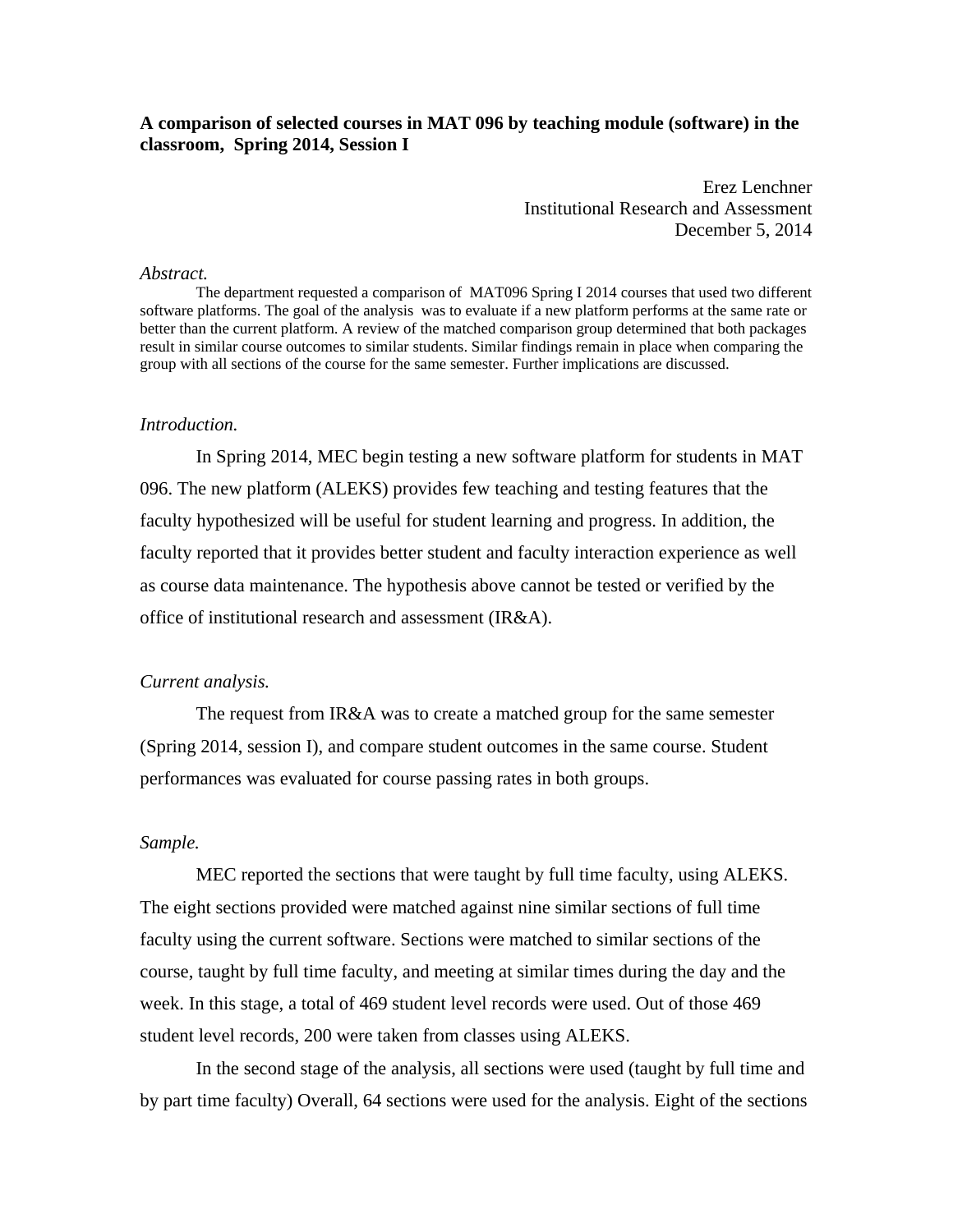used ALEKS, and the remaining sections have used the current software. Out of 1,805 students who began the course in both study groups, a total of 1,637 enrolled and completed the course during the follow up period.

## *Findings (Full Time Faculty Comparison only ).*

Table 1 reports the pass rate for students in ALEKS sections and in the current software, for all students who completed the course.

| Section      | Pass | % Pass | Not Pass | % Not Pass | Total |
|--------------|------|--------|----------|------------|-------|
| <b>EDUCO</b> | 100  | 44.2%  | 126      | 55.8%      | 226   |
| <b>ALEKS</b> | 88   | 44.0%  | 112      | 56.0%      | 200   |
| Total        | 188  | 44.1%  | 238      | 55.9%      | 446   |

[sig.>0.05](https://sig.>0.05) (n/s gap)

Table 1. Course pass rate in MAT 096 for sections using ALEKS and sections using EDUCO, Full time faculty only.

Table 1 shows that the course passing rate was similar for sections using both software platforms. Any differences in the pass rates between the groups were insignificant ( $p > 0.05$ ). As such, the analysis did not reveal any significant differences in the course pass-rates between sections taught by similar faculty (full time, at similar times of the day) for similar students.

The course non-completion rates (students who withdraw officially from the course or never attended the course and received "W", "WA", or "WN" grades) had insignificant differences between the two groups. It was 7.8 percent for the EDUCO versus 10.7 percent for students in the ALEKS sections.

Since no significant differences were found using the matched group, a secondary analysis was conducted to match ALEKS to all existing sections (taught by full time and by part time faculty). It was assumed that such review will allow for an estimation of the software effect in the regular course setting of the college.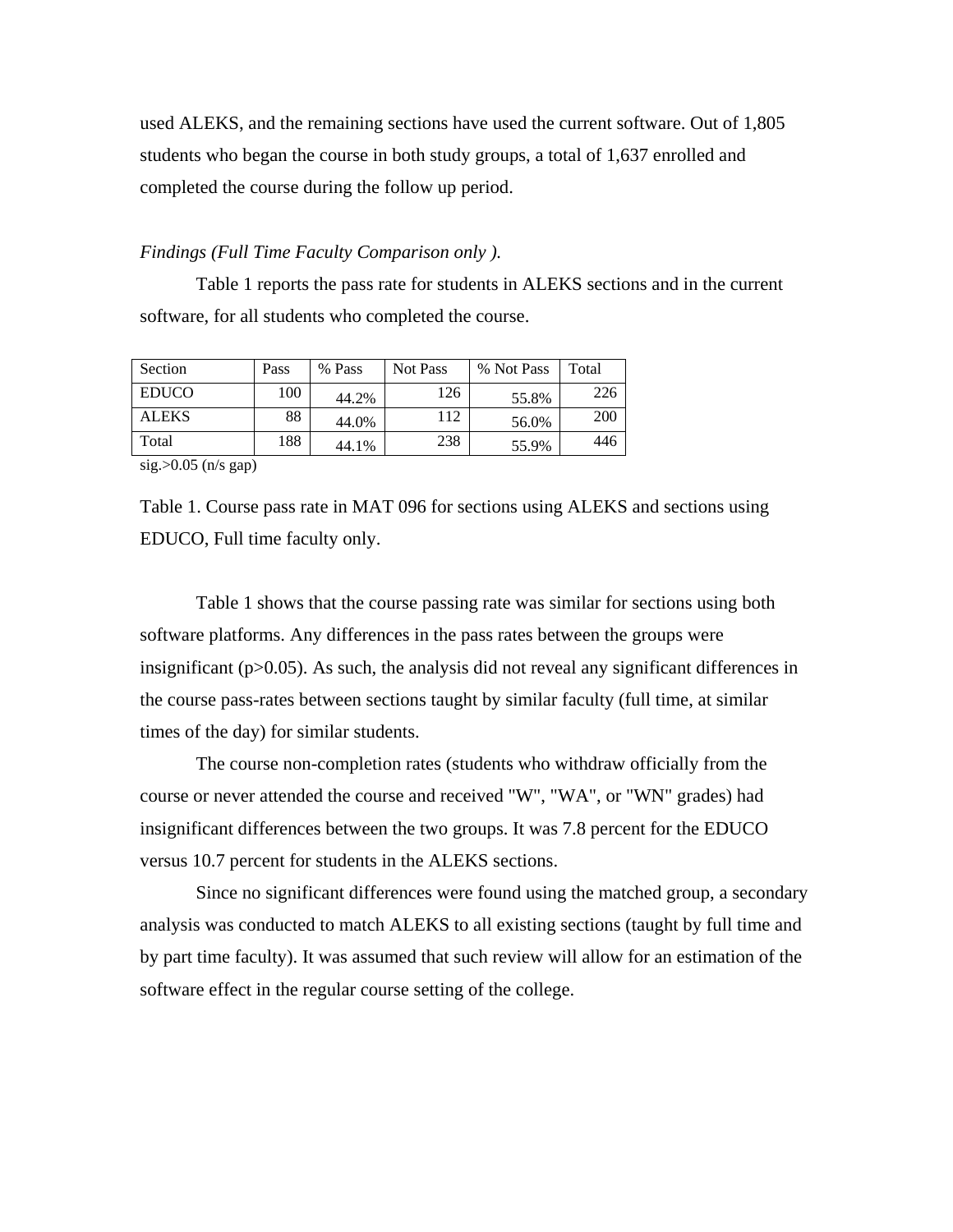## *Findings (All sections, full time and part time faculty included).*

Table 2 reports the pass rate for students in ALEKS sections and in the current software, for all students who completed the course.

| Section      | Pass | % Pass | Not Pass | % Not Pass | Total |
|--------------|------|--------|----------|------------|-------|
| <b>EDUCO</b> | 601  | 41.8%  | 836      | 58.2%      | 1.437 |
| <b>ALEKS</b> | 88   | 44.0%  | 112      | 56.0%      | 200   |
| Total        | 689  | 42.1%  | 948      | 57.9%      | 1.637 |

[sig.>0.05](https://sig.>0.05) (n/s gap)

Table 2. Course pass rate in MAT 096 for sections using ALEKS and sections using EDUCO.

Table 2 shows that the course passing rate was similar for sections using both software platforms. Any differences in the pass rates between the groups were insignificant. As such, the analysis did not reveal any significant differences in the course pass-rates between sections taught by similar faculty (full time, at similar times of the day) for similar students.

The course non-completion rates (students who withdraw officially from the course or never attended the course and received "W", "WA", or "WN" grades) remains close, but differ between the groups: 14.5 of the students who registered to EDUCO sections received a "W" grade versus 10.7 percent of the students in the ALEKS section. It is possible that this gap is attributed also to the closer attention given by faculty to the settings of a new course, and is likely to take place in experimental settings. Therefore, one should use caution in determining that the new platform results in lower withdraw rate.

### *Implications.*

The decision to employ a particular software or software setting is within the responsibility of the department. The analysis suggest that the new software environment results in similar course performances to the one of the existing software. As such, a decision to switch into a new software environment should not result in negative student outcomes. It is possible that the software carry additional advantages for both faculty and students in terms of course management and modular learning; those will need to be further explored in the course or department level.